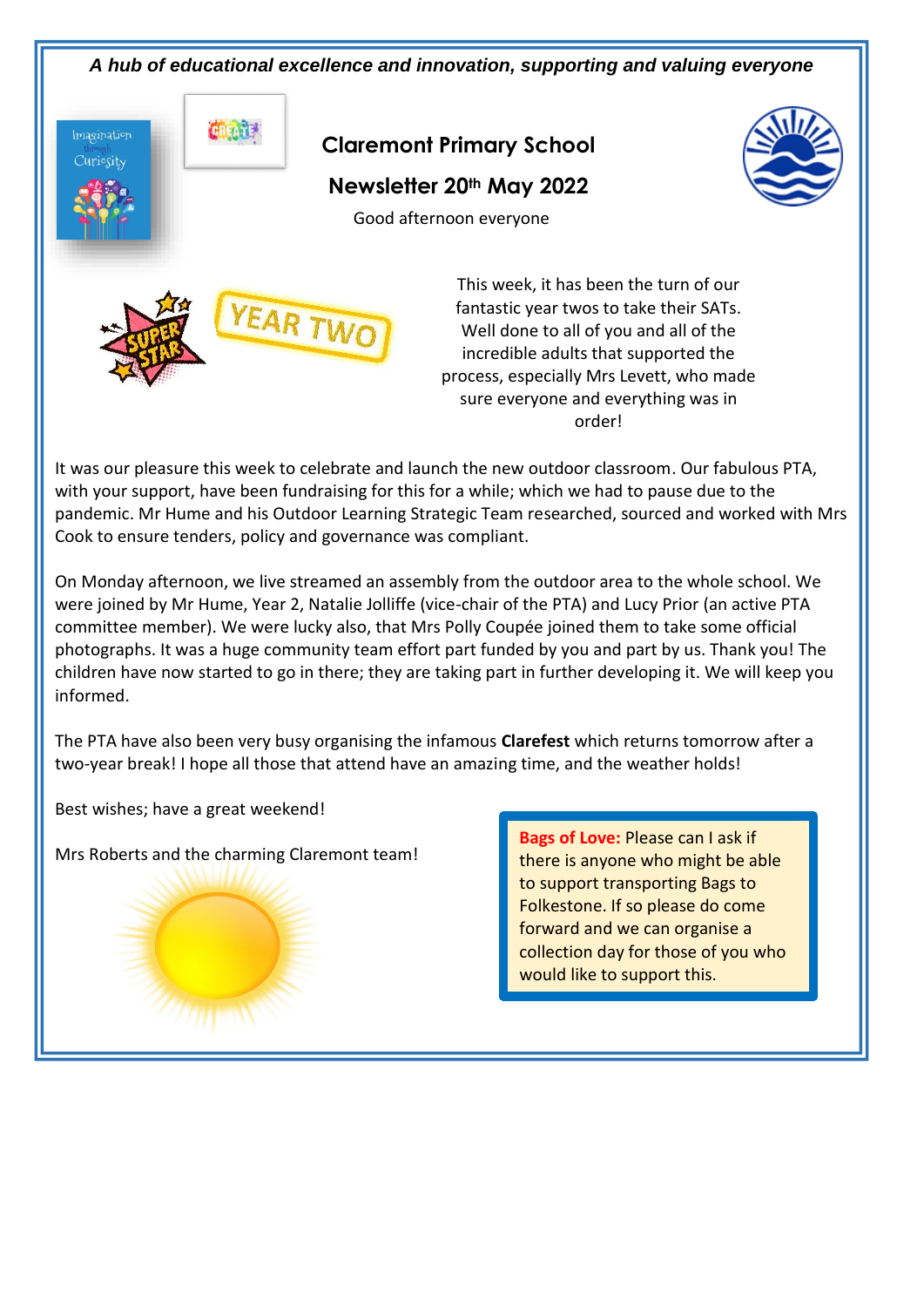

## **If you would like to join our team please do visit Kent Teach to see the exciting opportunities.**

## **Vacancies:**

- 1. 1:1 Teaching Support Assistant Teaching/Child Support at Claremont Primary School, [Tunbridge Wells \(kent-teach.com\)](https://www.kent-teach.com/Recruitment/Vacancy/VacancyDetails.aspx?VacancyId=100991)
- 2. [Teaching Partner \(TA\) Teaching/Child Support at Claremont Primary School, Tunbridge Wells](https://www.kent-teach.com/Recruitment/Vacancy/VacancyDetails.aspx?VacancyId=100922)  [\(kent-teach.com\)](https://www.kent-teach.com/Recruitment/Vacancy/VacancyDetails.aspx?VacancyId=100922)

Our fantastic school kitchen had an unexpected visit from the Local Authority on 4<sup>th</sup> May 2022 to inspect our production kitchen and all associated hygiene standards. We are delighted to report that our catering team achieved the highest standard and are proudly displaying a 5\* Food Hygiene Rating. Our thanks go to Jordan and his incredible team for caring so much about all they do and the quality dining experience that they allow all our pupils, staff and visitors.

| food gov.uk/ratings                                                                        |                                      | in partners by with<br>authority<br><b>loca</b><br>more procedurably |
|--------------------------------------------------------------------------------------------|--------------------------------------|----------------------------------------------------------------------|
| Name of business<br>Cloment Pineng School                                                  |                                      | <b>FOOD HYGIENE RATING</b>                                           |
| Date of hygiene rating<br>45/2022                                                          | Local authority name<br>Tinbidy Nell |                                                                      |
| This sticker remains the<br>property of the local authority.<br><b>Car A Guida Alcohol</b> | Authorising signature.               | <b>TERY COOL</b>                                                     |